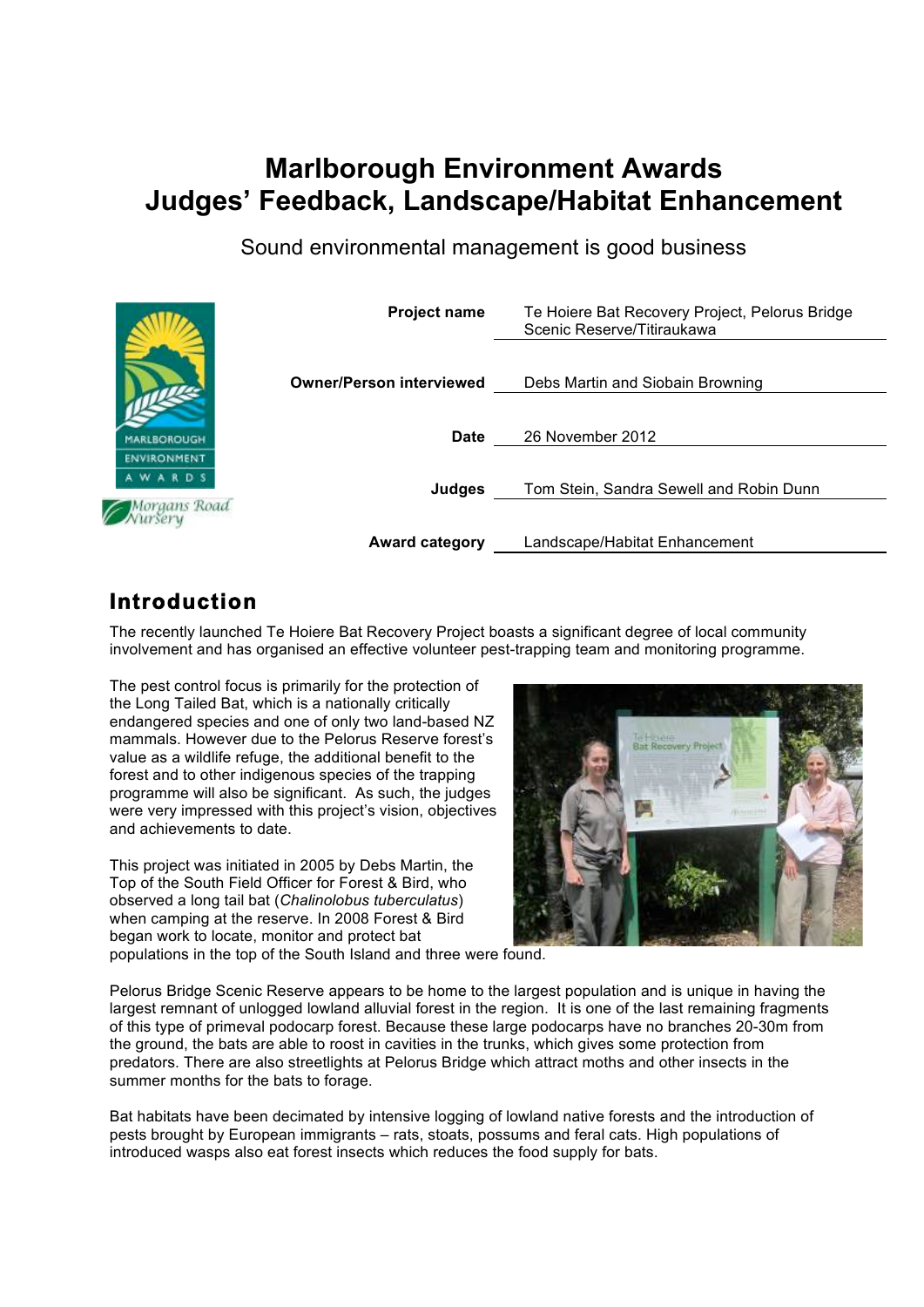#### **Judges' Feedback - Te Hoiere Bat Recovery Project, Pelorus Bridge Scenic Reserve/Titiraukawa - Landscape/Habitat Enhancement**

Strong relationships between DOC, Ngati Kuia (who have donated funds) and Forest & Bird have developed since the start of the project. Dr Brian Lloyd from Moutere is a bat specialist and has undertaken a survey and analysis over the past five years, made possible with Forest & Bird funding.

## **Current Activities and Future Plans**

Volunteers clock up some 80 hours per month checking 12 different trap lines, each with 10 to 60 traps – some 500 traps in total over a 150ha area.

Members of the public using the reserve will see signs explaining what is being undertaken and along the walking tracks pink ribbons show pest trap lines and blue ribbons mark tracking tunnels.

Volunteers use DOC 200, possum master and rat traps, with no poison due to the public use of this reserve. A toxin programme may be considered for rats particularly when a "mast" (high infestation) year occurs, however the logistics of this are still being explored.

The project's records are kept by a local resident and show the trapping trends over the past two years.

The rat index has reduced from 15% in July to 7% in October and mice from 73% to 63%. Bait data, in relation to pest numbers caught, are collated and entered into a database. Co-ordination of the volunteer programme for checking the trap lines is managed by another local resident.

An overall written strategic plan has yet to be completed, however the project's objectives are well defined and targeted trapping rates have been identified and have been met so far.

The Pelorus Camp Ground manager is very supportive and helps on the lines and with publicity. Bat detector boxes are available from the camp shop for members of the public to "hear" the bats.



A shed provided by the camp ground manager is used to house all the trapping essentials for the volunteers including reflective jackets, roster and recording sheets, identification photos, bait and repair kits, sign in/sign out documents etc.

Future plans include extending the trap lines, particularly at the margins. Pinpointing key areas of bat roosting sites (as bats only produce one pup per year), would assist in the placement of traps. They would like to do count surveys for birds such as kakariki, South Island robin and kereru, as they

are still low in numbers and the outcome of this intensive pest control should see an increase. In partnership with DOC, weta are to be monitored as another indicator of the success of the operations. Wasps are to be chemically controlled with Fipronil which has proved successful at Lake Rotoiti.

DOC is expanding the role of community joint projects and this project appears to be an excellent model. With Forest & Bird, DOC and the local community working together, a public education programme including Marlborough and Nelson schools is planned. They will use a local botanist and other educators to demonstrate the unique ecology of this forest.



Seventy-six children from Kiwi Conservation Club have been involved and an old DOC building on site may become a future "classroom". The University of Canterbury is collecting podocarp seed and this eco source could be used by local schools for a native plant nursery similar to the work undertaken at Rai Valley School.